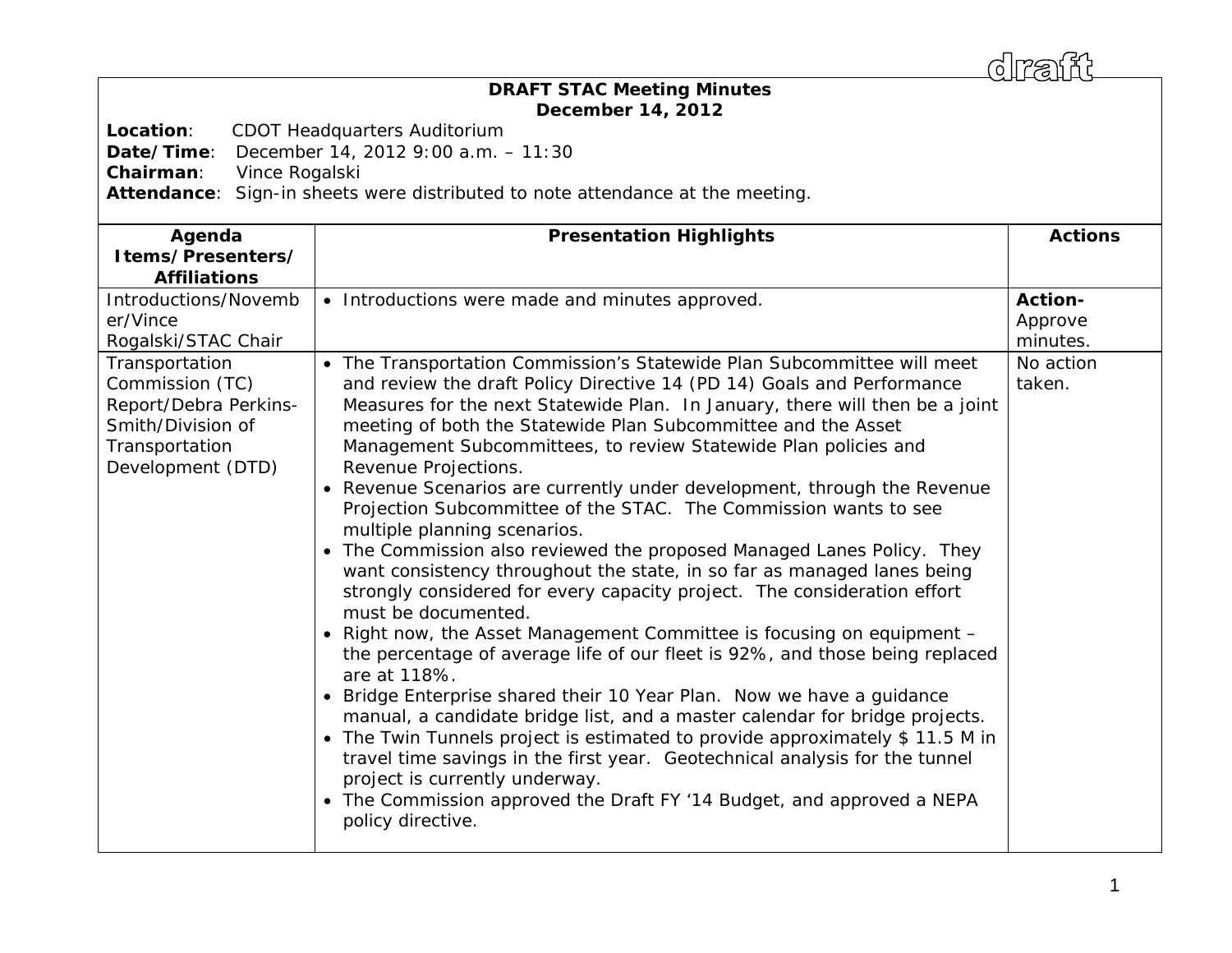| Regional-Commuter      | • Mark announced that Don Hunt appointed Vince Rogalski to represent STAC        | No action |
|------------------------|----------------------------------------------------------------------------------|-----------|
| <b>Bus Plan/Mark</b>   | at TRAC. Vince will attend his first TRAC meeting in January.                    | taken.    |
| Imhoff/Division of     | • While no decisions have been made, next week, the Intermodal Committee         |           |
| Transit and Rail (DTR) | and DTR will discuss a concept to develop and fund Regional-Commuter             |           |
|                        | Bus (RCB) service. The goal is to focus RCB service in congested, high-          |           |
|                        | volume corridors, linking population and employment centers along the I-         |           |
|                        | 25 corridor, between Fort Collins, Denver and Colorado Springs at peak           |           |
|                        | commuting times; and on the I-70 mountain corridor between Grand                 |           |
|                        | Junction, Glenwood Springs, Vail, Frisco, and Denver, during peak travel         |           |
|                        | periods.                                                                         |           |
|                        | • An Inter City Bus (ICB) Study is just getting underway to evaluate             |           |
|                        | connections to other parts of the state.                                         |           |
|                        | • The most efficient transit services are well-integrated into a cohesive        |           |
|                        | network, where connections can be made between local and regional                |           |
|                        | transit service. The RCB system will not only provide interregional transit      |           |
|                        | service in the most congested corridors; it will also serve to connect many      |           |
|                        | of the largest transit agencies in the state, where service gaps currently       |           |
|                        | exist.                                                                           |           |
|                        | • This will be the first time CDOT is considering operating buses. DTR is        |           |
|                        | working with the Attorney General's office, looking into the legal aspects of    |           |
|                        | the concept. The statutory language creating the Division of Transit & Rail      |           |
|                        | and the FASTER Statewide Transit funds gives CDOT the authority to               |           |
|                        | develop and fund transit services, including the use of FASTER Statewide         |           |
|                        | Transit funds for operations and maintenance.                                    |           |
|                        | • FASTER funds would provide a sustained annual funding source. Needs are        |           |
|                        | estimated to be approximately \$2.5 M/year for interregional bus                 |           |
|                        | operations. A fleet is anticipated to cost \$7.5 M. There is still a little over |           |
|                        | \$2 M remaining from SB-1 dedicated to transit and \$500,000 in the FREX         |           |
|                        | account. DTR is also looking to see if some CMAQ funding could be applied        |           |
|                        | for.                                                                             |           |
|                        | • While CDOT would be the owner/operator of the RCB service, the system is       |           |
|                        | predicated on strong local partnerships. We'll need partnership agreements       |           |
|                        | for in-kind services, access to the other systems, park-n-rides, and service     |           |
|                        | to come out to bus breakdowns. If we receive Commission approval to              |           |
|                        | move forward, we will begin by setting up a subcommittee of TRAC to              |           |
|                        | examine issues. The proposed funding and operating plan has CDOT                 |           |
|                        | purchasing and owning the rolling stock (bus fleet), and contracting out the     |           |
|                        | operations and maintenance. In this way, if there is ever a contractual          |           |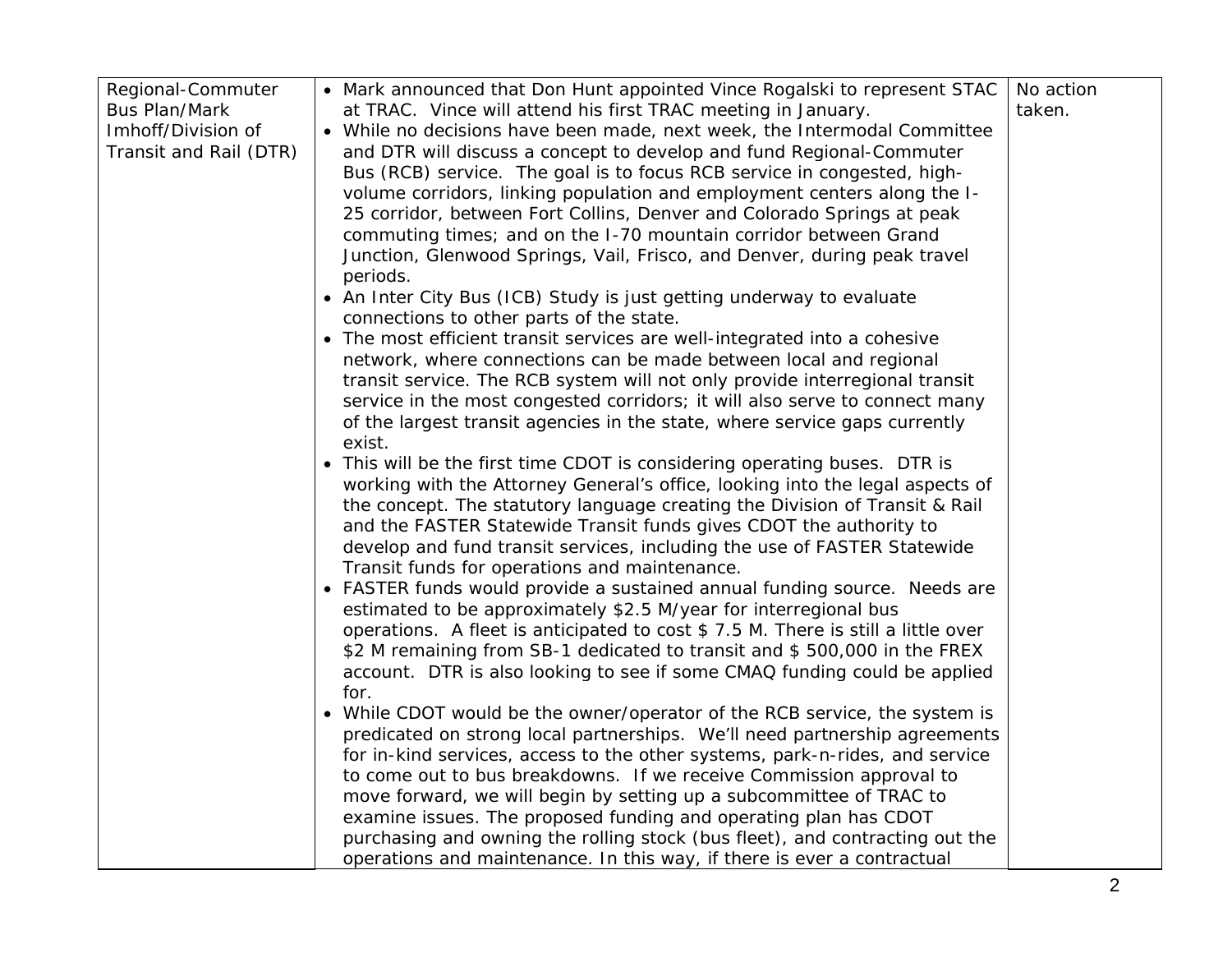|                                                                                                 | issue with the private operator, CDOT can bring in a new operator and<br>utilize the same bus fleet.<br>• Next week, DTR will bring this to the Intermodal Committee. If they<br>recommend consideration by the full Commission, and the Commission<br>recommends staff continue to move forward, staff proposes to develop a<br>formal Regional-Commuter Bus Plan over the winter for action by the<br>Commission in Spring, 2013.<br>• Wayne Williams remarked that, after the years of pushing by STAC to<br>obtain operating funds for transit, it's good to see CDOT moving forward<br>making operating transit a statewide effort.                                                                                                                                                                                                                                                                                                                                                                                                                                                                                                                                                                                                                                                                                                                                                                                                                                                                                                                                                                                                                                                                                                                                                                                                                                                                                                                                                |                     |
|-------------------------------------------------------------------------------------------------|-----------------------------------------------------------------------------------------------------------------------------------------------------------------------------------------------------------------------------------------------------------------------------------------------------------------------------------------------------------------------------------------------------------------------------------------------------------------------------------------------------------------------------------------------------------------------------------------------------------------------------------------------------------------------------------------------------------------------------------------------------------------------------------------------------------------------------------------------------------------------------------------------------------------------------------------------------------------------------------------------------------------------------------------------------------------------------------------------------------------------------------------------------------------------------------------------------------------------------------------------------------------------------------------------------------------------------------------------------------------------------------------------------------------------------------------------------------------------------------------------------------------------------------------------------------------------------------------------------------------------------------------------------------------------------------------------------------------------------------------------------------------------------------------------------------------------------------------------------------------------------------------------------------------------------------------------------------------------------------------|---------------------|
| <b>State Demography</b><br>Presentation/Elizabeth<br>Garner/State<br>Demography Office<br>(SDO) | • The 2010 Census showed us that, in the ten years prior, Colorado<br>increased by 700,000 people. While the US, as a whole, grew by 9%,<br>Colorado grew by 17%. Our 2040 forecast is about 120,000 less than we<br>projected last year, due to the recession. A lot will depend on how well we<br>attract and retain business. The North Front Range is the fastest-growing<br>region, followed by the western slope, with a lot of growth along the I-70<br>corridor. Population growth forecasts for the western slope and northwest<br>areas are now revised down, due to a slowdown in oil and gas<br>development, but remain greater than the state average.<br>• Persons 65+ comprise only about 10 percent of the population, but by<br>2030, they will increase to 25 percent, meaning we'll transition from a<br>relatively young population to relatively average. Services for the 65+ will<br>be in great demand, and the 75+ group will become the fastest-growing<br>group. We'll also see a decline in household size, along with huge growth<br>in single person households. Living alone increased by 26 percent, while<br>persons age 65+ living alone increased by 32 percent.<br>• Do people drive differently by age? Do they consume services differently<br>by age? Today, a 45-65 year old may be a commuter, and spends the<br>largest percentage of their income on fuel. But the number of persons in<br>this highest-earning, largest-spending, highest-taxed group is now<br>declining. The highest earners will become non-earners. And they become<br>a growing share of our population over time. 65+ spends less on retail<br>goods, property tax, and fuel for vehicles. With increasing numbers of older<br>persons commuting and interactions on roadway system will be different-<br>commuters may become day travelers, and disabilities may be more<br>prevalent.<br>• The number of Hispanics grew 40 percent over the decade. Very generally | No action<br>taken. |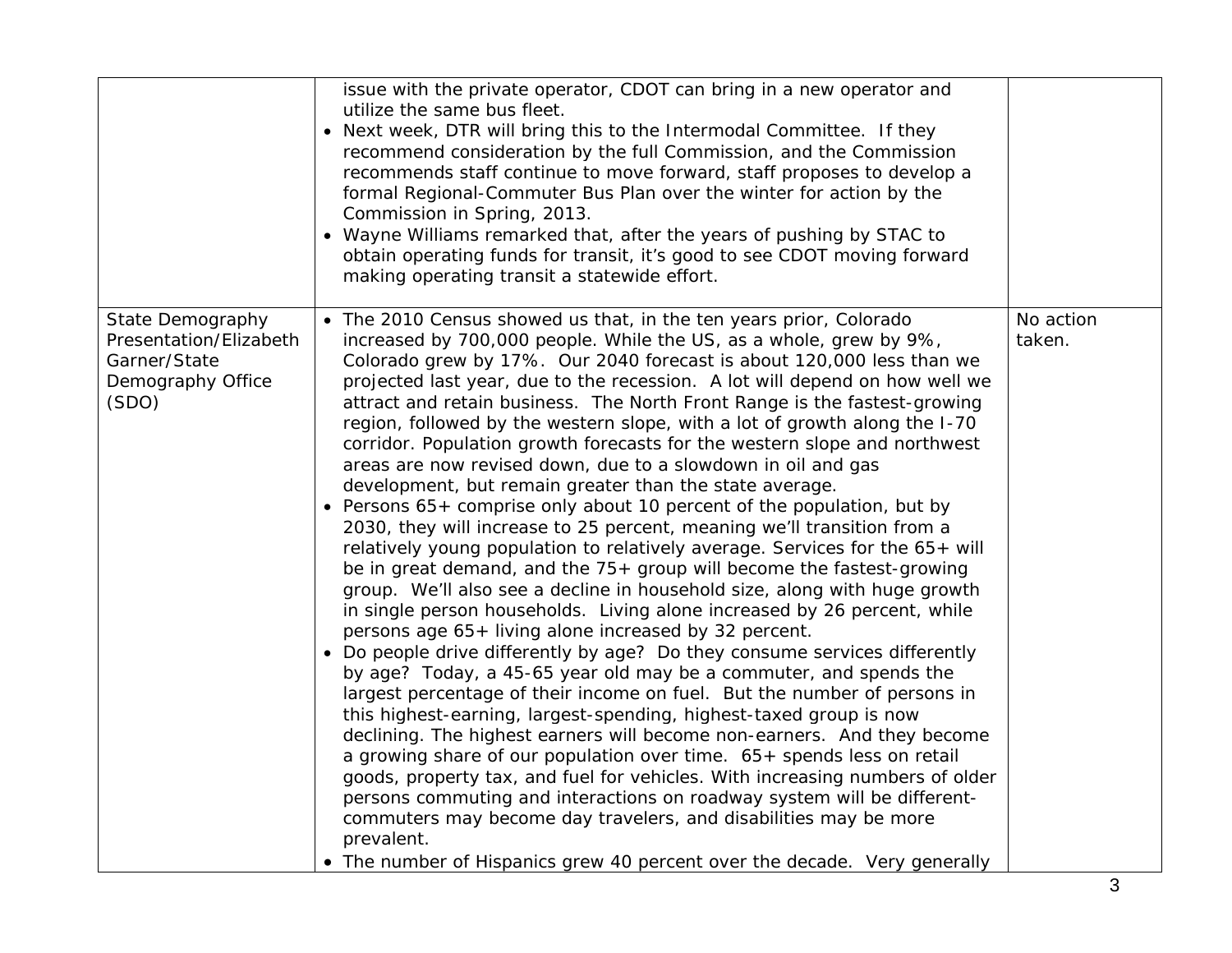|                                                                                                                    | speaking, Hispanic households tend to earn about \$ 30,000 less in income.<br>As the number of Hispanic households in Colorado grows, how will that<br>affect transportation? Youth unemployment has been greater than in any<br>other group - about 50 percent. Will they ever be able to achieve what<br>their parents achieved? Smaller household sizes and lower incomes could<br>mean people need to live further away from cities to find affordable<br>housing.                                                                                                                                                                                                                                                                                                                                                                                                                                                                                                                                                                  |                     |
|--------------------------------------------------------------------------------------------------------------------|-----------------------------------------------------------------------------------------------------------------------------------------------------------------------------------------------------------------------------------------------------------------------------------------------------------------------------------------------------------------------------------------------------------------------------------------------------------------------------------------------------------------------------------------------------------------------------------------------------------------------------------------------------------------------------------------------------------------------------------------------------------------------------------------------------------------------------------------------------------------------------------------------------------------------------------------------------------------------------------------------------------------------------------------|---------------------|
| Statewide Plan<br>Update/Michelle<br>Scheuerman/DTD                                                                | . It's important that Colorado's Statewide Plan have its own "brand." DTD is<br>looking at early branding of other state transportation plans to identify<br>useful approaches. We plan early public engagement through early<br>messaging.<br>• MAP-21 requires that this plan be performance-based. Performance<br>measures start with goals, and goals need to be structured to align with the<br>performance reporting required in MAP-21. DTD will prepare early-draft<br>performance measures, and bring to STAC, just to get the discussion<br>started.<br>• In June or July, we will begin early public involvement with the TPRs.<br>• We've begun data collecting efforts. In previous plans, data was mapped,<br>but we hope to develop ways to use the data $-$ possibly still with mapping $-$<br>in such a way as to tell a story. We'll start by bringing it to STAC and<br>asking what it means to you. And we'll get your thoughts on ways to<br>engage persons who are totally unfamiliar with transportation issues. | No action<br>taken. |
| <b>Federal and State</b><br>Legislative<br>Update/Kurt<br>Morrison/Office of<br>Policy and Government<br>Relations | • "Fiscal Cliff" negotiations continue - it's likely that one of three measures<br>will be punted to be dealt with in 2013. Many rumors are floating around,<br>but few solid facts are out there at this point.<br>• CDOT will be requesting two bills in the state legislature this year: one to<br>make a technical correction to oversize overweight permit law, and one to<br>establish improvements to the Motorcycle Operator Safety Training<br>program.                                                                                                                                                                                                                                                                                                                                                                                                                                                                                                                                                                        | No action<br>taken. |
| Proposed Changes to<br><b>FASTER Transit</b><br>Program/Tom<br>Mauser/DTR                                          | • DTR's intent is to use all available FASTER funds within the current fiscal<br>year, and it is therefore proposing the following changes to the FASTER<br>Transit Program:<br>• Process for reprogramming current unspent FASTER funds: When a Region<br>cannot use its entire FASTER transit funding allocation, DTR believes these                                                                                                                                                                                                                                                                                                                                                                                                                                                                                                                                                                                                                                                                                                  | No action<br>taken. |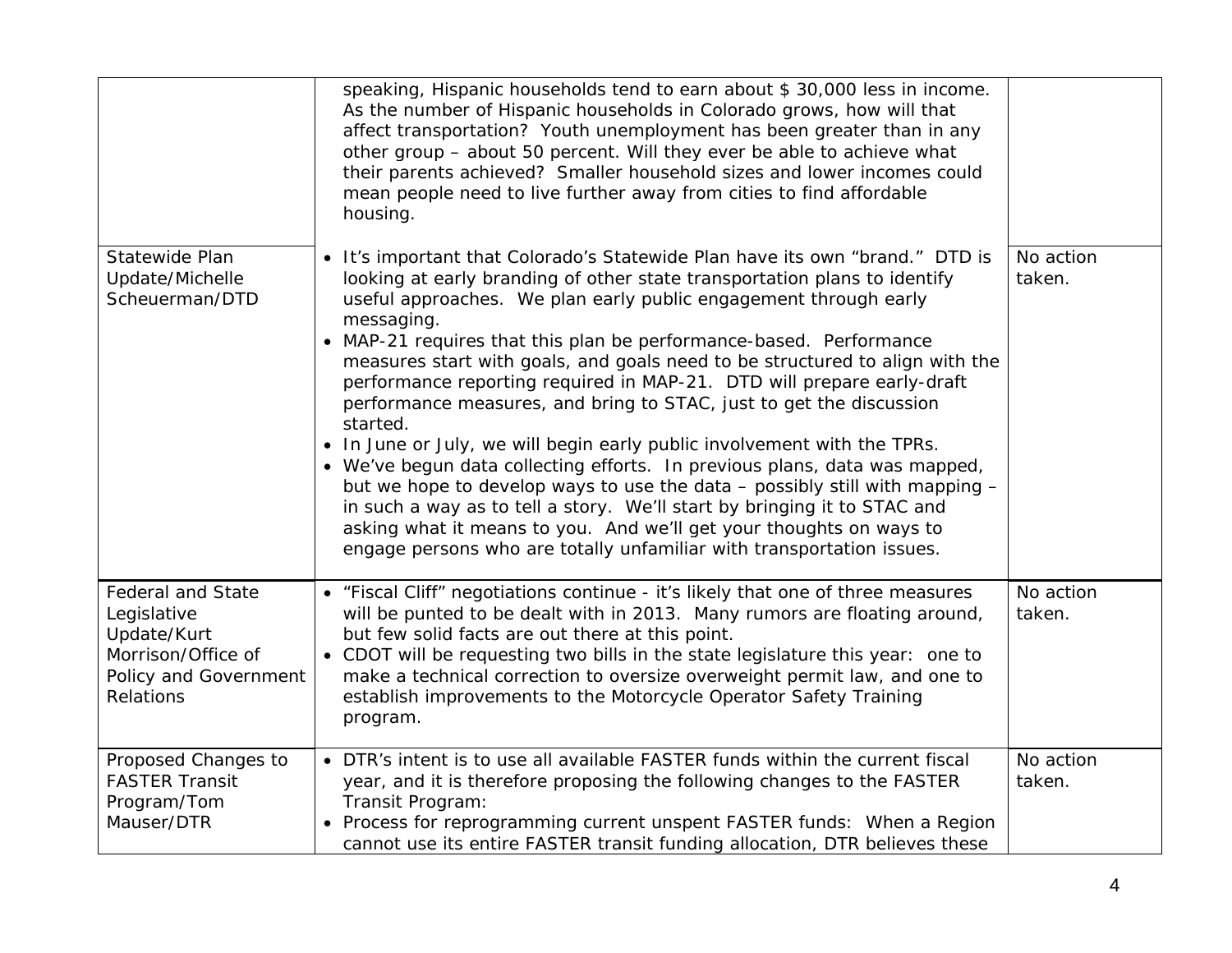funds should be distributed to the other Regions, using the existing allocation formula. If the Regions have not ranked their projects, the funds will be placed in the FY 14 pool. Projects will be selected using the current review process;

- *Process for reprogramming future unspent FASTER funds:* Starting in FY 2014, if a project has not shown significant progress toward scope development by October 31 of that fiscal year, DTR or a Region may determine that the project should be withdrawn, and funded instead from a future year's allocation, or withdrawn indefinitely;
- *Improved eligibility screening:* DTR has been increasing and improving its use of metrics to rank vehicle replacement requests. However, the metrics should be used across the board and enforced. DTR is proposing the use of metrics (vehicle miles, hours of service, condition) as threshold eligibility criteria. A vehicle request that doesn't meet the criteria could be considered for funding in a later year.
- To make this process work, the Regions must develop a ranked list of projects that continues past anticipated funding availability, and includes other projects that would be eligible for additional funding if it becomes available. This would be a list of projects that received a passing score and are ready to implement. The Region could transfer the funds from a withdrawn project to a project on this list, provided the chosen local agency could actually proceed with its project with that amount of funding, not merely "bank" the funds for a future date.
- $\bullet\,$  Should no ready projects be available, DTR would determine if there are any other unfunded capital project requests in that Region, and seek to fund those capital requests with the withdrawn FASTER funds. If there are no unfunded capital projects in that Region, DTR could then make that Region's FASTER funds available to another Region.
- Rob MacDonald expressed concern over the reallocation of funds without the recipient's input. Pete Fraser put forward that that project concerns should be brought to the Regions before action is taken, adding that not all of the Regions have equal opportunity: there are large areas that have no transit at all. Steve Rudy advised that the proposed approach to projects with insufficient scope development be brought to the TRAC for further analysis.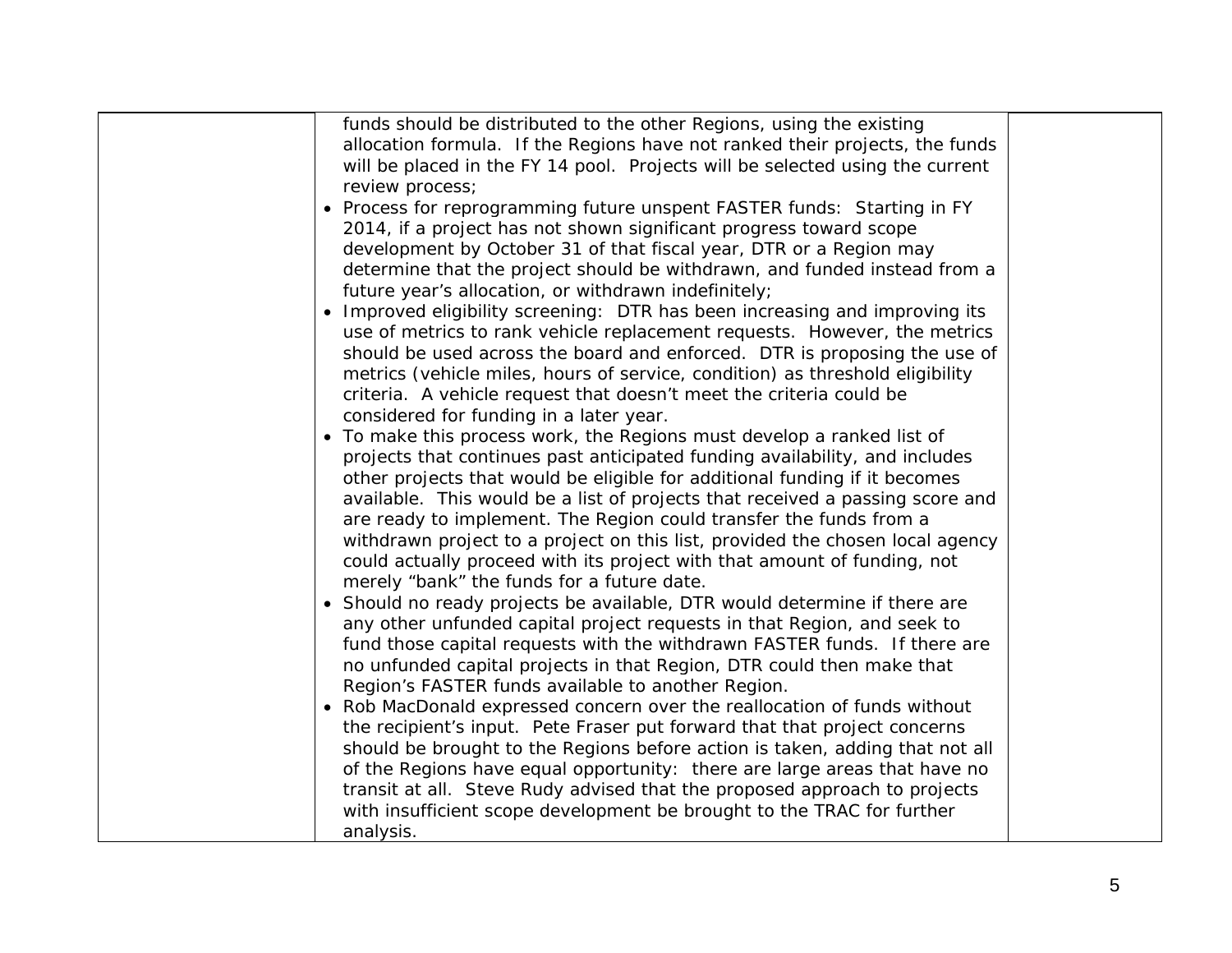| Revenue Projections<br>Update/Laurie<br>Freedle/Office of<br><b>Financial Management</b><br>and Budget (OFMB) | • Most revenues are forecast using CDOT's revenue model. For the next<br>Statewide Plan, the model estimates the revenues from the State Highway<br>Users Tax Fund (HUTF), and other sources, including federal funds, that are<br>used for programs administered by CDOT. The model depends on<br>macroeconomic and demographic forecasts as inputs, from which it<br>estimates transportation activities and the revenues that may be derived<br>from them.<br>• The Revenue Projection Subcommittee has been meeting, and is now<br>working on developing several revenue scenarios. OFMB is recommending<br>that for long range plan fiscal constraint purposes, no new revenue sources<br>are assumed, and only those in current law are used. We also recommend<br>that for those existing sources, the assumptions are limited to only what<br>the model indicates they will generate under current law and economic<br>conditions. | No action<br>taken. |
|---------------------------------------------------------------------------------------------------------------|--------------------------------------------------------------------------------------------------------------------------------------------------------------------------------------------------------------------------------------------------------------------------------------------------------------------------------------------------------------------------------------------------------------------------------------------------------------------------------------------------------------------------------------------------------------------------------------------------------------------------------------------------------------------------------------------------------------------------------------------------------------------------------------------------------------------------------------------------------------------------------------------------------------------------------------------|---------------------|
| Region Boundaries/Tim<br>Harris/Chief Engineer                                                                | • Since the last STAC meeting, CDOT met with Progressive 15, Action 22,<br>Club 20, Summit County, North Front Range, to receive input on proposed<br>changes, and we continue to look at options. This is not a resource<br>allocation issue - it's a customer service/operations issue. We continue to<br>look at TPRs, MPOs, counties, engineering districts, commission districts,<br>and, from each of those perspectives, how to best operate and provide the<br>best customer service. One question is: How big should any one region<br>get? The good news is that we should get a recommendation to the<br>Executive Director next Monday. The first decision is: should we change<br>anything at all?                                                                                                                                                                                                                            | No action<br>taken. |
| <b>Accelerated Program</b><br>Delivery/Tim<br>Harris/Chief Engineer                                           | • The Governor will be holding a press conference this afternoon to talk<br>about the Responsible Acceleration of Maintenance and Partnerships<br>(RAMP) program. This allows us to use \$300,000 a year more of our<br>already-programmed funds for projects. This is not new money, or a<br>permanent fix, and doesn't solve all our issues; it's just a different way of<br>managing money that we already have programmed, for the five years of<br>the program.<br>• The program has two focus areas: Acceleration of Maintenance and<br>Partnerships. Acceleration of Maintenance means more ability to take care                                                                                                                                                                                                                                                                                                                    | No action<br>taken. |